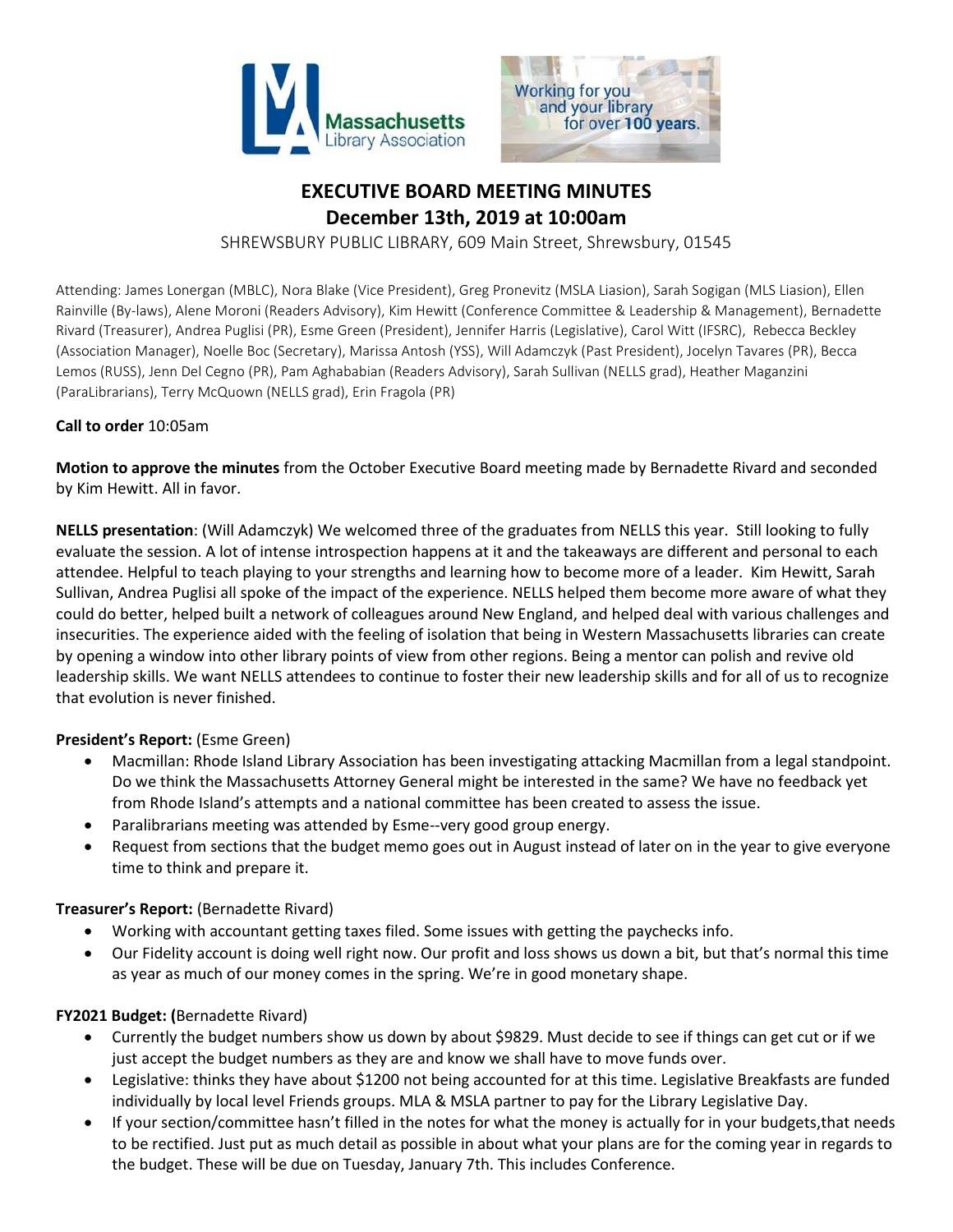- Kristen Collins's position is now under the Conference committee budget instead of Administration. Most of the deficit is in administrative costs.
- Our credit card fees will hopefully come down with the move to Wild Apricot's system.

# **Other Notes:**

- Master Calendar: we would like to create a master calendar of events so that different events are not running up against one another. A Google form for events will be created that sections can enter information into.
- Make sure you get your section/committee meetings on the MLA calendar--contact Rebecca to post them. We feel there is a lot of overlap.
- Any Legislative breakfasts/events we would also like on the calendars ASAP to make sure those don't overlap as well. Perkins has a Legislative Day that they will inform us of.
- If you want to book the MLS meeting space, please make sure you list WHAT section/committee it is that wants to use the space--don't just say MLA as that leads to confusion.

# **Association Manager's Report**: (Rebecca Beckley)

- GotoMeeting--Rebecca has set up a special link for every committee and section. There is one account for MLA, but we can create as many users as we want. There are some issues that she is working through.
- You can add meetings yourself in the MLA calendar; ask Rebecca if you need access and please remember to add the address for the meeting.

# **Conference Update**: (Kim Hewitt)

- Over 100 proposals were submitted (a big increase!).
- It's slightly behind on the timeline, but about 90% of the programs have been decided upon.
- A lot of great keynotes this year (Nancy Perl!).
- Sponsors and exhibitors are being contacted.
- Registration will be here before we know it--usually early bird registration starts in February.

# **Committee Reports:**

- Strategic Plan update: Focus groups will occur during conference to gather some inteligencel and then we will be able to work on the plan throughout the year and have a new plan by May 2021. We have already accomplished much of the last/current Strategic Plan.
- COPPA: YouTube is requiring all videos to be identified as for or not for children. While not retrospective (YET), it may influence your social media and the rumor is this will spread to other social media sites.
- Nominating Committee: slate is being finalized for upcoming elections.
- Website: we're going to work on improving it. If you are interested in being on a website committee with Nora and Rebecca, let Nora know.

# **New Business:**

- Census: There is a statewide "complete count" library committee. What can we do to increase awareness of the importance of the census? MLA website will point towards the MBLC site that has a great lib guide for it. We will post some more info on the website or blast out to folks as we hear more.
- Hate Speech: After a query that came through from Twitter, do we want to provide guidance for our members? Law is pretty clear: libraries are a limited public forum and you have to let the folks in, regardless of their beliefs. There are choices we can make about speakers, and your meeting room can have a policy to limit to your own residents. You can have a hate speech policy for your library. IF/SRC will take a stab at creating a content page.

# **Old Business:**

 MBLC: bond bill was for \$100 million; is up to \$150 milion, which is seen as real progress. The push this year will be to get the cap raised so we can get through all of the current waitlist. MBLC is also working on their next strategic plan and is looking for input. Relocation of MBLC: looking to hopefully still be in Boston assuming nothing falls through.